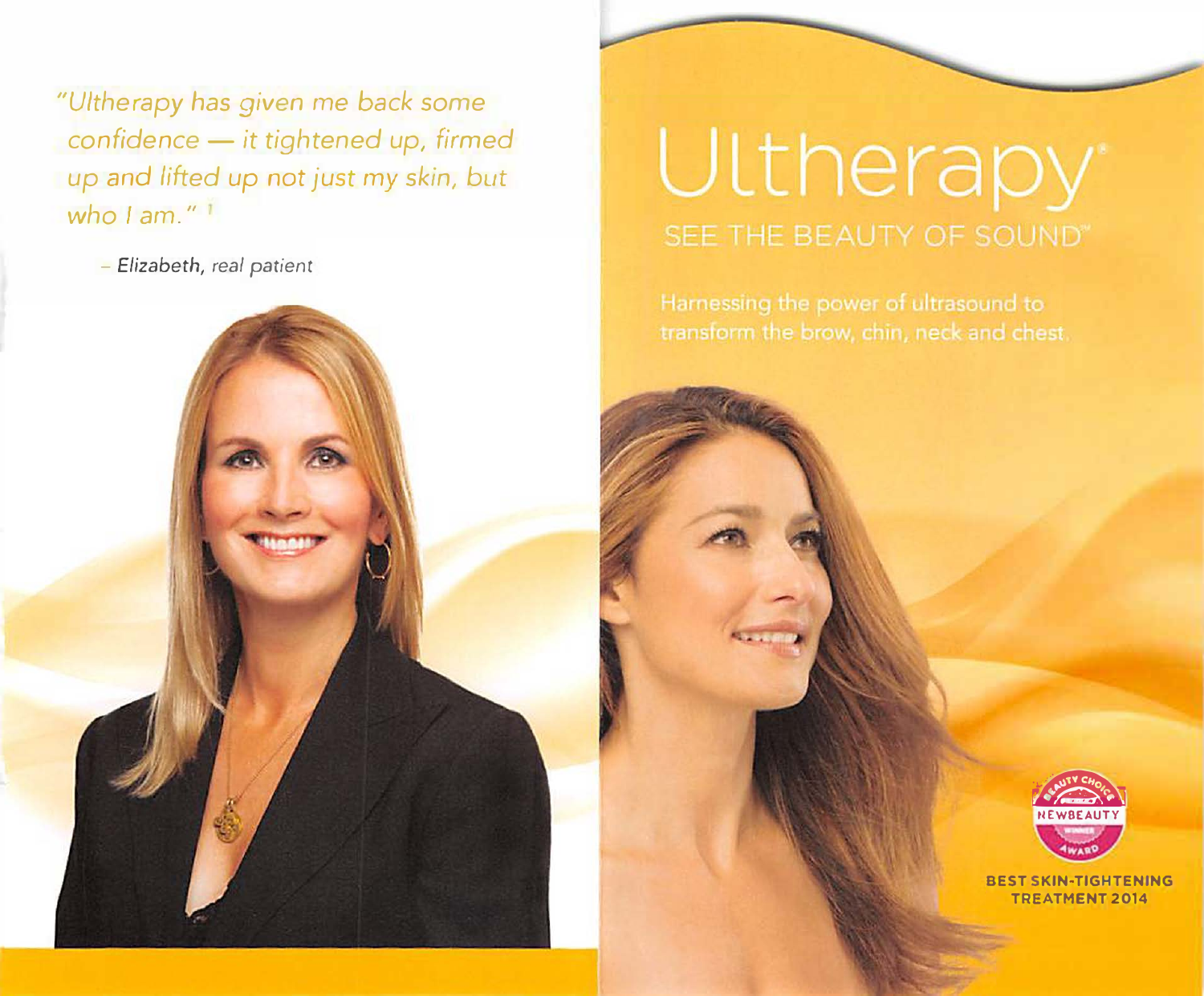THE UNNERDY LIGGLINGHL IS LIG UNIVERSITY TO THE UNIVERSITY procedure FDA-cleared to lift skin on the neck, under the chin and above the eyebrow.<sup>1</sup>

Now also the only non-invasive treatment specifically FDA-cleared to improve lines and wrinkles on the décolletage, Ultherapy can help you achieve a fresher, more youthful look from your brow to your chest!<sup>1</sup>

- · Non-invasive<sup>1</sup>
- No downtime<sup>2</sup>
- · Increases collagen production<sup>1</sup>
- Natural results
- · Single in-office treatment
- Safe ultrasound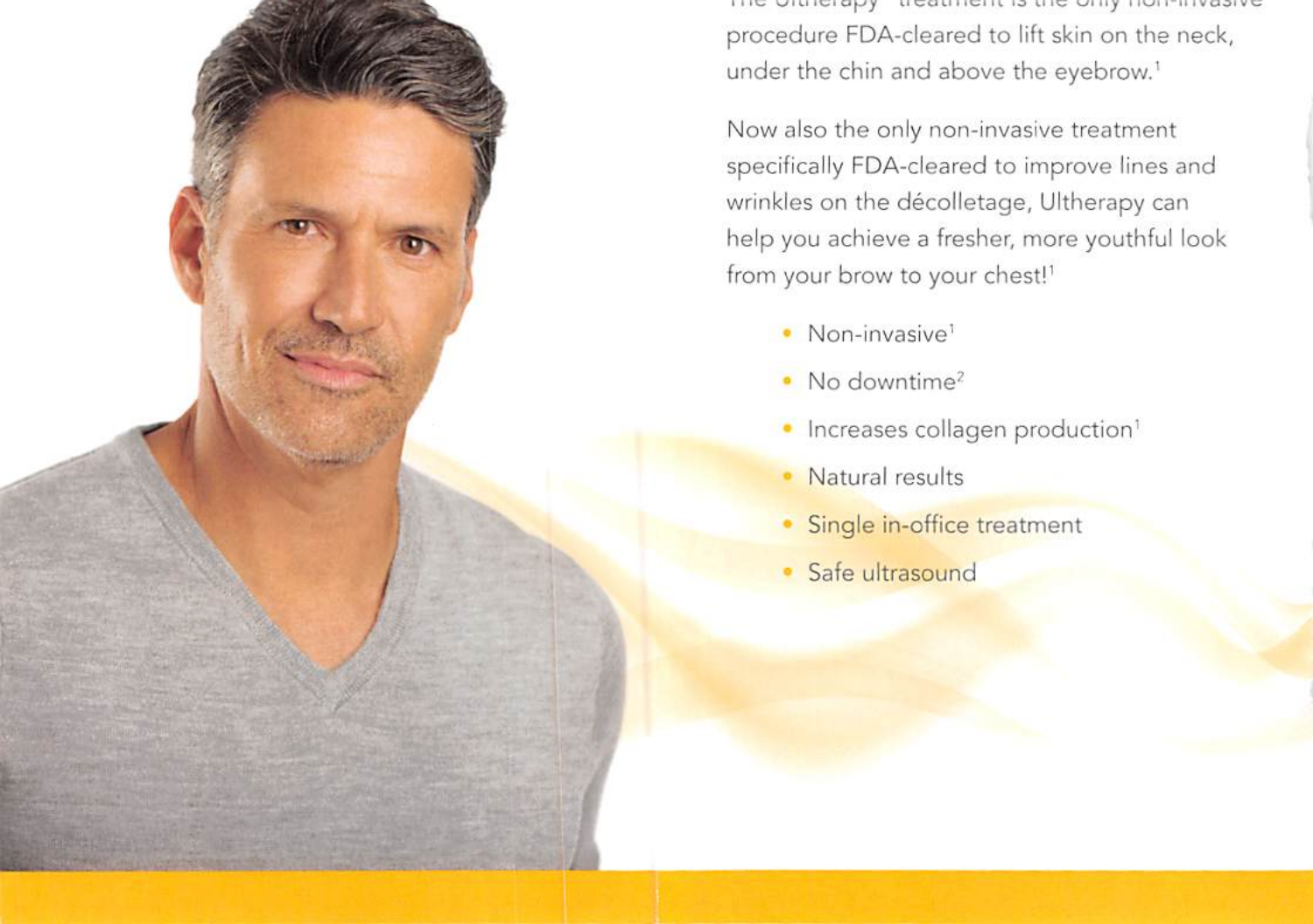Ultherapy delivers focused ultrasound energy to the same foundational layer typically addressed by surgeons during cosmetic surgery - without cutting or disrupting the surface of the skin.<sup>3</sup>

This energy initiates the body's natural response to stimulate the growth of fresh, new collagen and strengthen weak collagen.<sup>4</sup>

Some patients see an initial effect right after their treatment, but the real results appear over 2-3 months as new collagen builds, gradually lifting and tightening skin on the face and neck and smoothing skin on the chest.<sup>5</sup>

Unlike lasers, radio-frequency and other technologies, Ultherapy bypasses the surface of the skin to deliver energy at optimal depths, temperature and precision. Also unique to Ultherapy is the use of ultrasound imaging, which allows practitioners to see the layers of tissue they are treating, ensuring energy is delivered safely and to where it will be most beneficial.<sup>1,6</sup>

While Ultherapy does not duplicate the results of a facelift, it's an exciting alternative for those who are not ready for surgery - and for patients who wish to extend the effects of cosmetic surgery.



Representative image of skin tissue layers. Different areas of the face and body will have varying depths and thicknesses of tissue layers.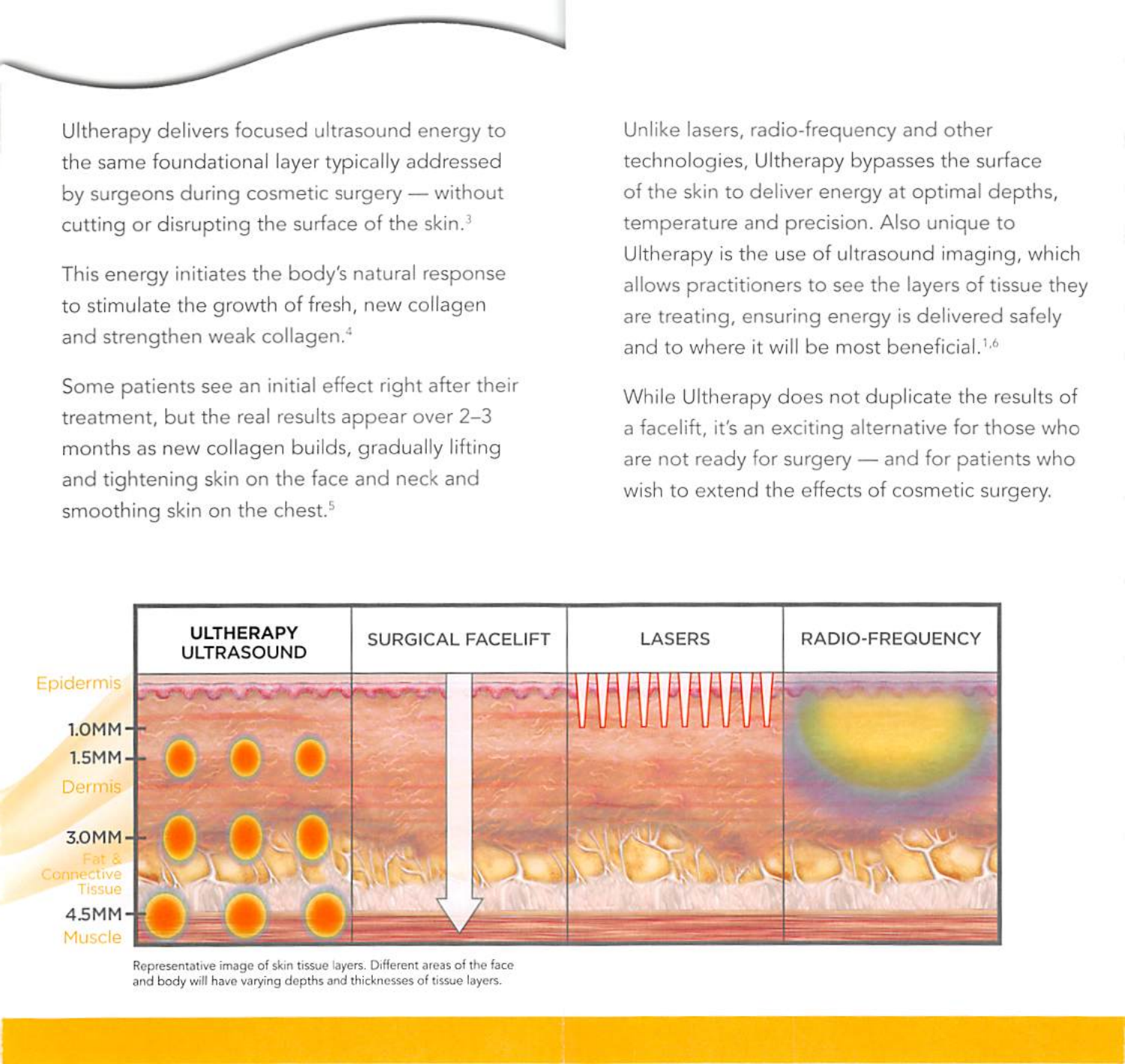#### WIRT OORS THE NEQUIRE INTERNIE

As the ultrasound energy is delivered, you will feel tiny amounts of energy being deposited to precise depths, indicating that the collagen-building process has been initiated. Comfort levels vary from person to person, but the sensation only lasts while the ultrasound energy is being delivered. Your practitioner will take measures to make the experience as pleasant as possible, and most patients leave comfortable and excited about the results to come.

## Is Ultherapy safe?

The FDA-cleared Ultherapy procedure has been used safely in over 620,000 treatments worldwide. Ultrasound energy has been used safely in the medical field for more than 50 years.<sup>8</sup> In addition, every Ultherapy practitioner receives extensive procedural training and tools, so you can feel confident in choosing Ultherapy.

#### REFERENCES:

- 1. Data on File.
- Ulthera Instructions For Use.
- Fabi SG, Massaki A, Eimpunth S, et al. Evaluation of 3. microfocused ultrasound with visualization for lifting, tightening, and wrinkle reduction of the décolletage. 2013. J Am Acad Dermatol 69(6): 965-971.
- 4. Minkis K, Alam M. Ultrasound skin tightening. 2014. Dermatol Clin 32(1):71-77.
- Phillips RA, Stratmeyer ME, Harris GR. Safety and US Regulatory 5. considerations in the nonclinical use of medical ultrasound devices. 2010. Ultrasound Med Biol 36(8):1224-1228.
- White WM, Makin IR, Barthe PG, et al. Selective creation of thermal injury zones in the superficial musculoaponeurotic system using intense ultrasound therapy. 2007. Arch Facial Plast Surg 9(1):22-29.
- 7. Dobke MK, Hitchcock T, Misell L, et al. Tissue restructuring by energy-based surgical tools. 2012. Clin Plast Surg 39(4):399-408.
- 8. Laubach HJ, Makin IR, Barthe PG, et al. Intense focused ultrasound: evaluation of a new treatment modality for precise microcoagulation within the skin. 2008. Dermatol Surg 34(5):727-734.

## **MAKING WAVES** IN THE MEDIA

The Ultherapy treatment has been featured in print, digital and broadcast media around the world!













BEST SKIN-TIGHTENING TREATMENT 2014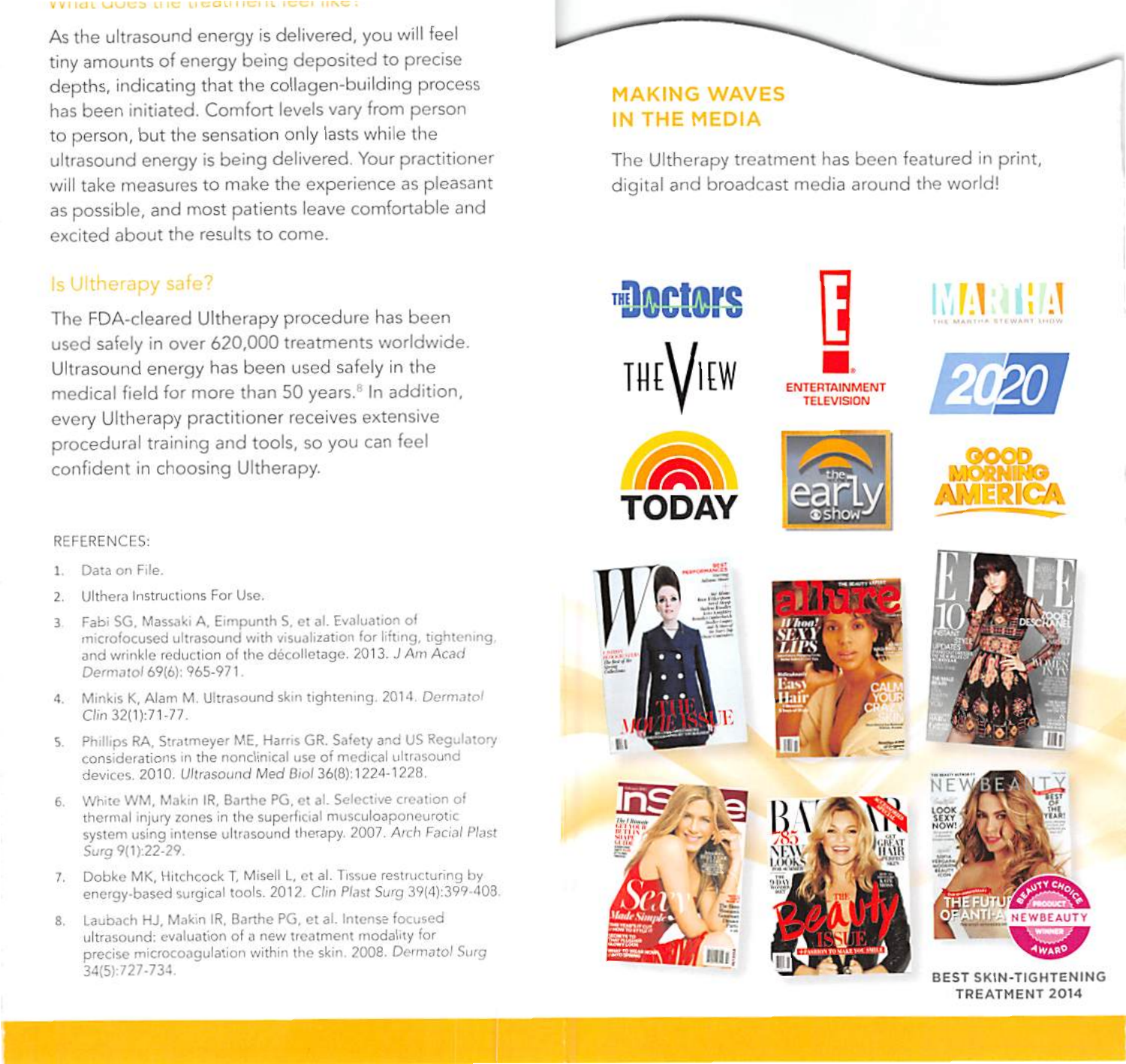

## **SEE WHAT AN ULTHERAPY® TREATMENT CAN DO FOR YOU!**

Lift Your Brow



Before





Before



After 450 Days

## Lift Under Your Chin



Before



Before



After 90 Days



After 90 Days

## Lift Your Neck





Before

After 90 Days





Before

#### After 180 Days

## Smooth Your Décolletage



Before

After 180 Days





Before

After 90 Days